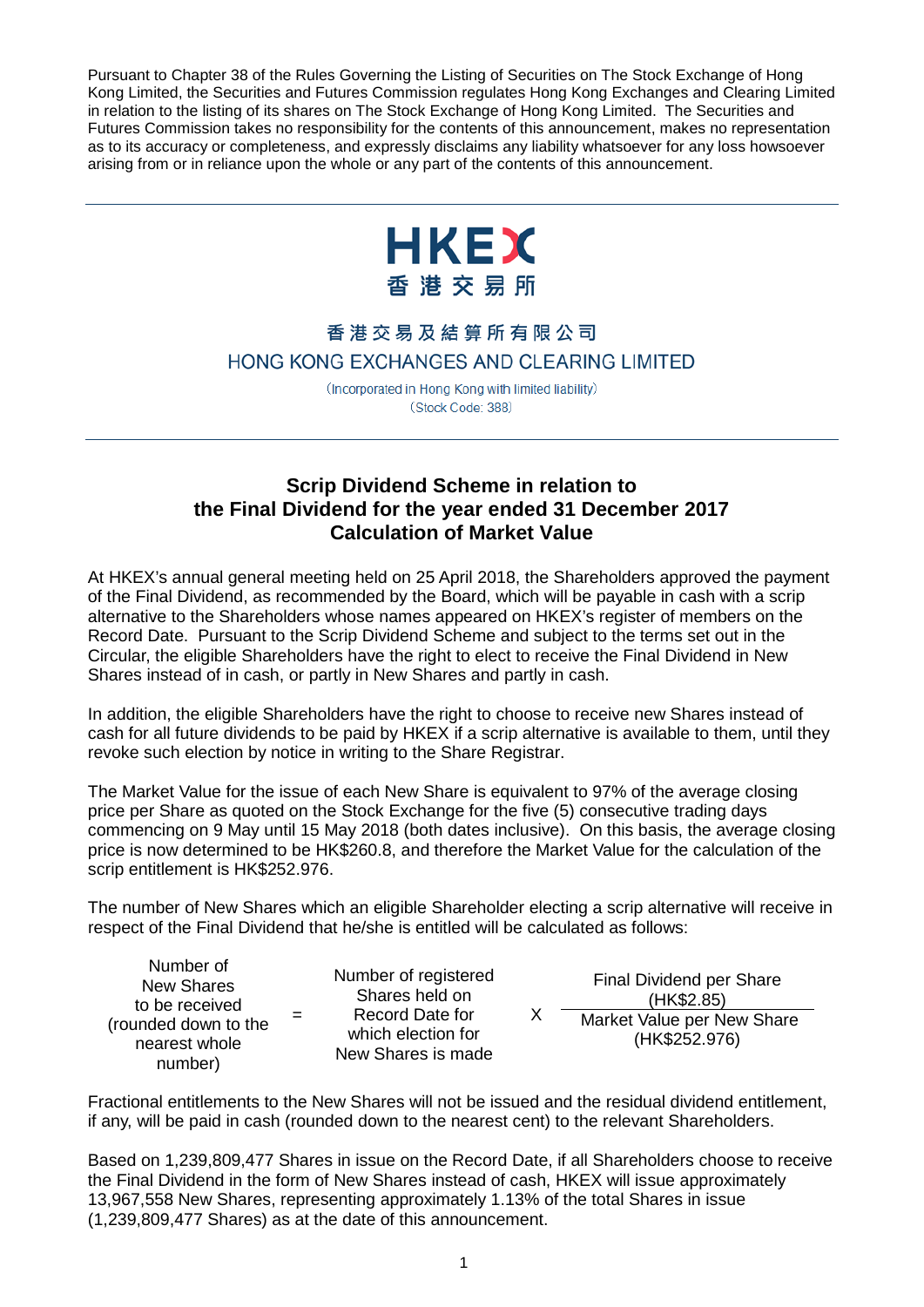**No action is required by the following Shareholders:**

- **(A) Shareholders who have not made a Permanent Election and wish to receive the Final Dividend in cash only; and**
- **(B) Shareholders who have made a Permanent Election and do not intend to revoke it in order to receive the Final Dividend in cash.**

Shareholders who have not made a Permanent Election and wish to receive their Final Dividend wholly or partly in New Shares instead of in cash and, where applicable, to make a Permanent Election should complete the Election Form. Shareholders who have previously made a Permanent Election and wish to receive their Final Dividend wholly or partly in cash should complete the Revocation Notice. The completed Election Form or Revocation Notice (as the case may be) should be returned as soon as possible so as to enable it to be received by the Share Registrar before the Closing Time. Late submissions of the Election Form or the Revocation Notice will not be accepted.

Shareholders who are not eligible to receive the Final Dividend in New Shares under the provisions of the Scrip Dividend Scheme should not complete the Election Form and, if they do so, such Election Form will be voided and have no effect.

The Closing Time will be extended, as the case may be, in accordance with (a) or (b) below if a Typhoon Signal No. 8 or above is hoisted, or a Black Rainstorm Warning Signal is in force in Hong Kong:

- (a) at any time before 12:00 noon on Friday, 25 May 2018. In such a case, the closing time for the return of the Election Form and Revocation Notice will be extended to 5:00 pm on the same business day; or
- (b) at any time between 12:00 noon and 4:30 pm on Friday, 25 May 2018. In such a case, the closing time for the return of the Election Form and Revocation Notice will be extended to 4:30 pm on the next business day (excluding Saturday) where none of the above signals is hoisted or in force at any time between 9:00 am and 4:30 pm.

HKEX has applied to the SFC for the listing of, and permission to deal in, the New Shares. It is expected that the dividend warrants and/or, subject to the SFC's approval of the above application, definitive certificates for the New Shares will be despatched by ordinary mail to the respective Shareholders concerned at their own risk on Friday, 1 June 2018. The New Shares will, on issue, rank equally in all other respects with the existing Shares save that they will not be eligible for the Final Dividend.

Subject to the proper receipt of definitive certificates for the New Shares by the relevant Shareholders, dealings in the New Shares on the Stock Exchange are expected to commence on Friday, 1 June 2018.

In this announcement, the following expressions have the meanings set out below unless the context otherwise requires:

| "Board"         | HKEX's board of directors;                                                                                                                                                                           |
|-----------------|------------------------------------------------------------------------------------------------------------------------------------------------------------------------------------------------------|
| "Circular"      | the circular to the Shareholders dated 9 May 2018 about the Scrip<br>Dividend Scheme in relation to the Final Dividend;                                                                              |
| "Closing Time"  | the closing time for the return of the completed Election Form or<br>Revocation Notice (as the case may be) to the Share Registrar, being<br>4:30 pm on Friday, 25 May 2018;                         |
| "Election Form" | the form of election for use by the Shareholders who wish to receive<br>the Final Dividend wholly or partly in New Shares instead of in cash<br>and, where applicable, to make a Permanent Election; |